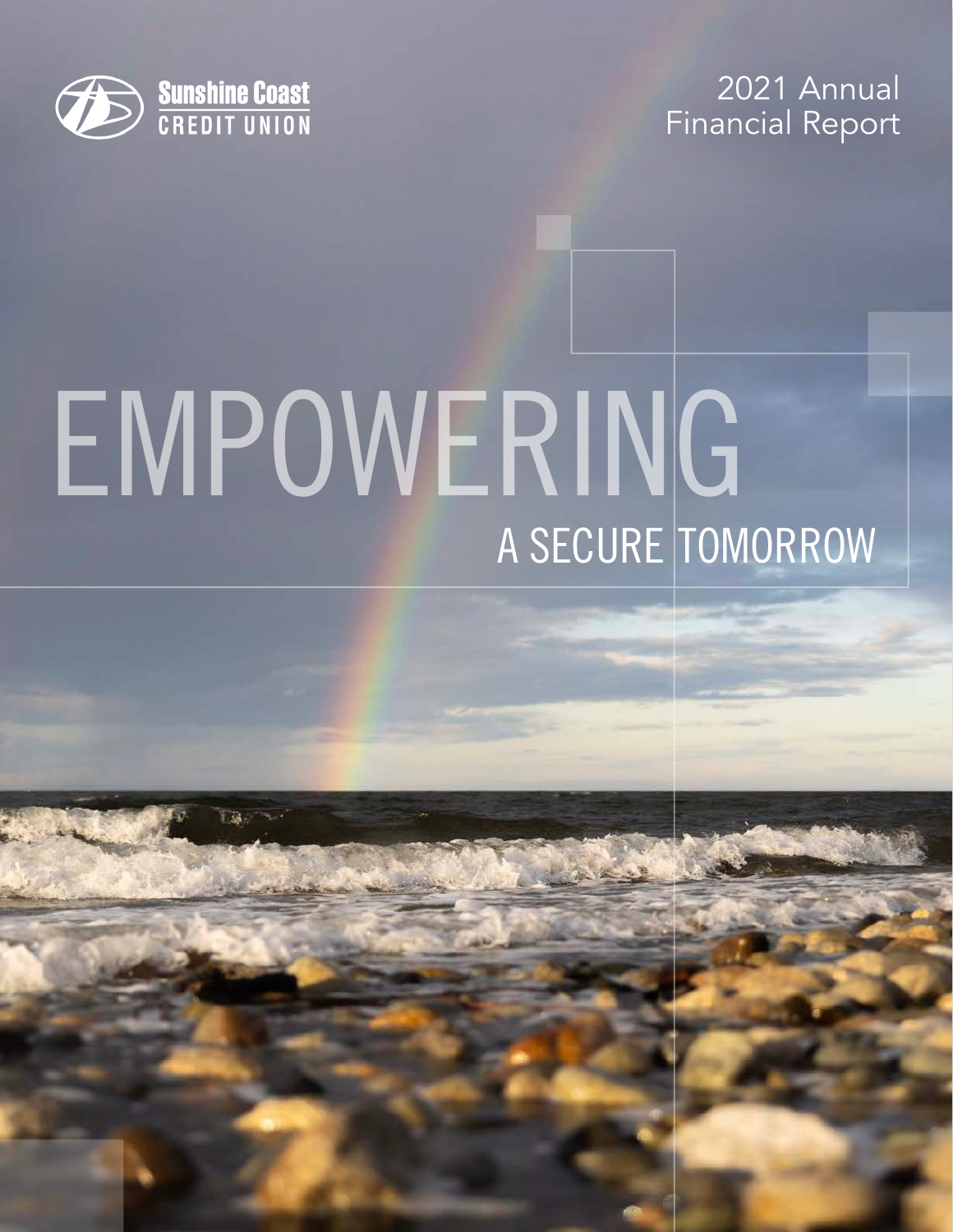### Management Discussion and Analysis

This Management Discussion and Analysis report provides a general overview of the credit union's performance and is intended to be read with the 2021 Annual Report and full financial statements.

Please review both reports [online](http://sunshineccu.com/Annual-Report).

#### **n** Introduction

Your credit union's financial success is integral to maintaining and building a strong organization that is well-positioned to deliver the products, services, and expertise that strengthen our members' financial health. We are pleased to report that 2021 was a successful year for Sunshine Coast Credit Union (SCCU) despite the many continued ups and downs of a global pandemic. Our local economy continued to find ways to work collaboratively to rise to the challenge and support one another, combined with the support of our members, employees and Board of Directors, ensured your credit union maintained its solid foundation through a very trying time. Like many local businesses, SCCU ensured we had plans in place to continue to support our community and members through changes in public health orders, so that we could provide seamless service both in person and through our remote channels.

#### Assets, Loans and Deposits

When planning for 2021, SCCU was hopeful that the economy would return to more 'normal' operations, and we forecasted an increased level of lending while planning for smaller deposit growth as our members returned some of their savings over the pandemic to the economy. With new variants and continued public health orders throughout 2021, SCCU's annual plan of returning to 'normal' did not quite turn out as expected and resulted in some variances to targets both positive and negative as you will see below.

Under the direction of the provincial regulator, all BC Credit Unions were required to unwind its statutory liquidity reserve investments held with Central 1 and purchased new, separately held investments.

In January 2021, the Credit Union recognized a gain on the liquidity reserve investments sold of \$1,139,570 (included in Other Income, see Note 19 of the financial statements). The new Mandatory Liquidity Pool ("MLP"), consisting of high-quality liquid assets ("HQLA), meets regulatory requirements and ensures the funds are bankruptcy remote and creditor-proof. The new HQLA portfolio consists of market securities which are accounted for at fair value. This accounting treatment of this new portfolio of assets will give rise to unrealized gains and losses, similar to SCCU's derivative portfolio, and readers of the financial statements will see a new line under Other Comprehensive Income (Change in unrealized losses on debt securities) to account for the change in fair value accounting entries for this portfolio. This accounting treatment is further described below and in Note 3 of the Consolidated Financial Statements.

On the lending side, the retail real estate economy was once again very active, and the continued low interest rates combined with lifestyle changes, meant once again the Sunshine Coast saw a very active market for buying and selling homes. SCCU was able to support our members in their real estate goals which resulted in retail (individual) mortgage loan growth of 6.36% which was above the target of 5.56%. Commercial lending slowed for SCCU in 2021, as many large projects SCCU supported moved on to the next phases of their development. With the slower commercial lending growth, overall net loan growth ended the year at \$22.9 million or 3.22%.

The pandemic environment continued to keep members from moving their savings into the economy to the degree predicted and as a result SCCU continued to see members deposits grow, slightly more than expected (target 4.90%). Overall, deposits grew \$42.7 million, or 5.71%.

Per established liquidity and funding strategies, SCCU continued to transact securitized borrowing to replace borrowing coming due and to maintain a diversified portfolio of longer-term, low-cost funding options. Secured borrowing of \$48.9 million remained at the same level as the previous year (2020 \$47.8 million).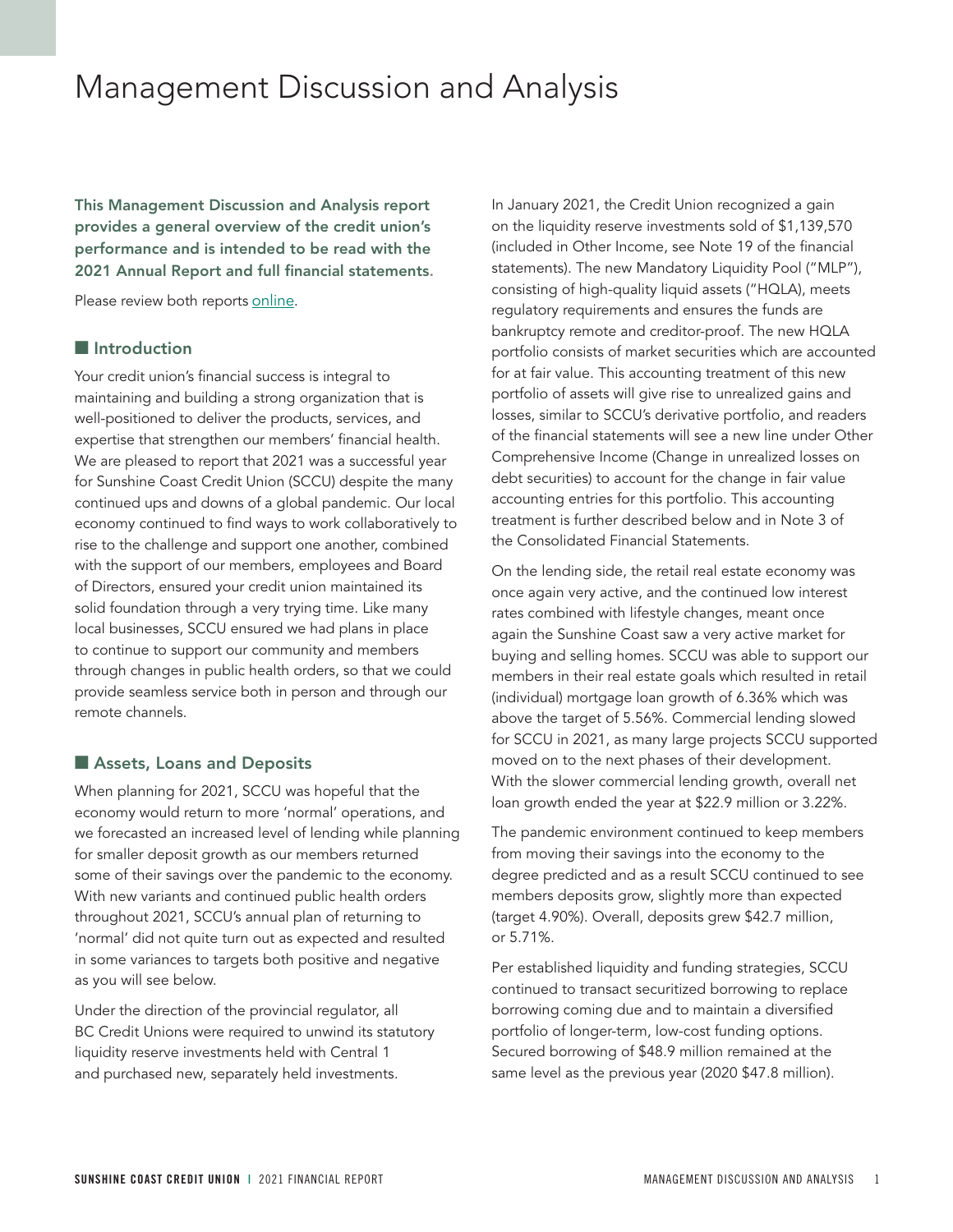#### ASSETS, LOANS AND DEPOSITS **ASSETS, LOANS AND DEPOSITS** *(\$ in Millions)*



Due to the lower loan growth and strong deposit growth, SCCU's liquidity ratio grew further to 18.50% at the end of 2021. While this is well above SCCU's target ratio, the unique pandemic situation continued to foster high liquidity levels throughout the banking sector. Once again, SCCU is forecasting that once the economy begins to open up, discretionary spending will increase, and liquidity levels will gradually return to more normal levels (13-14%) through 2022. The financial institutions sector has begun to see some shifting of funding, as consumers explore ways to earn a higher return through real estate purchases, the market and as rates look to rise, moving some funds back into term deposits.

#### ■ Retained Earnings, Capital, Capital Adequacy

SCCU's operating margin increased to \$23.9 million compared to \$21.2 million in 2020. Once again, modest loan growth coupled with members choosing to park their funds in lower yielding demand deposits supported a stable financial margin. A one-time gain on the transfer of statutory liquidity investments from a deposit portfolio to a securities portfolio and lower provisions for credit losses as a result of increased property values and a less dire economic outlook pushed operating margin higher in 2021. The impending interest rate increases are forecasted to initially have a positive impact on SCCU's results in 2022, but in future years as deposits reprice higher, and faster than long term fixed rate lending, margin will once again start to come under pressure in 2023 and beyond.

SCCU saw a modest increase in operating expenses in 2021. SCCU's deposit insurance costs returned to normal levels following the one-year reduction granted to credit unions by CUDIC in 2020. Salaries and benefits also increased modestly, as SCCU positioned itself with more specialized, internal talent to meet future strategic goals in technology. The ultimate goal of these increased investments in people and technology is, of course, to meet members' needs in this world of new and changing automation, and accessibility.

Overall given an increased operating margin and modest expense increase, earnings from operations increased to \$7.1 million in 2021 compared to \$6.0 million in 2020.

SCCU's total comprehensive income of \$4.8 million includes losses that have not actually occurred; these are referred to as unrealized losses. Including unrealized losses is an accounting treatment that requires entities reporting under International Financial Reporting Standards to apply a fair value to certain financial assets. Fair value is defined as an amount that an existing asset could be exchanged or traded for at current prices.

The unrealized loss on debt securities found under other comprehensive income on SCCU's Statement of Earnings and Comprehensive Income is the result of the credit union entering into a HQLA security portfolio in 2021 (described above). The unrealized loss on hedges found in the same section is the result of the credit union entering hedging transactions in current and prior years to manage interest rate risk (fluctuations) and to ensure earnings remain steady and stable. In both cases, with market interest rates rising over the course of 2021, assets purchased earlier in the year(s) at lower rates result in a loss when fair value calculations are recorded.

In both cases, the intent of management is to hold these assets to maturity, thereby never actually realizing any losses. In addition, the hedging transactions SCCU entered into have been and continue to be effective in managing interest rate risk; while 2021 was a steady year from an interest rate perspective 2020 was a perfect example of how these types of transactions can help to protect earnings from unexpected swings in interest rates. As we head into another volatile interest rate environment, SCCU will continue to use hedging transactions to ensure its interest rate risk exposure remains within its risk tolerance levels and protects the credit union from the uncertainly and volatility of interest rate movement.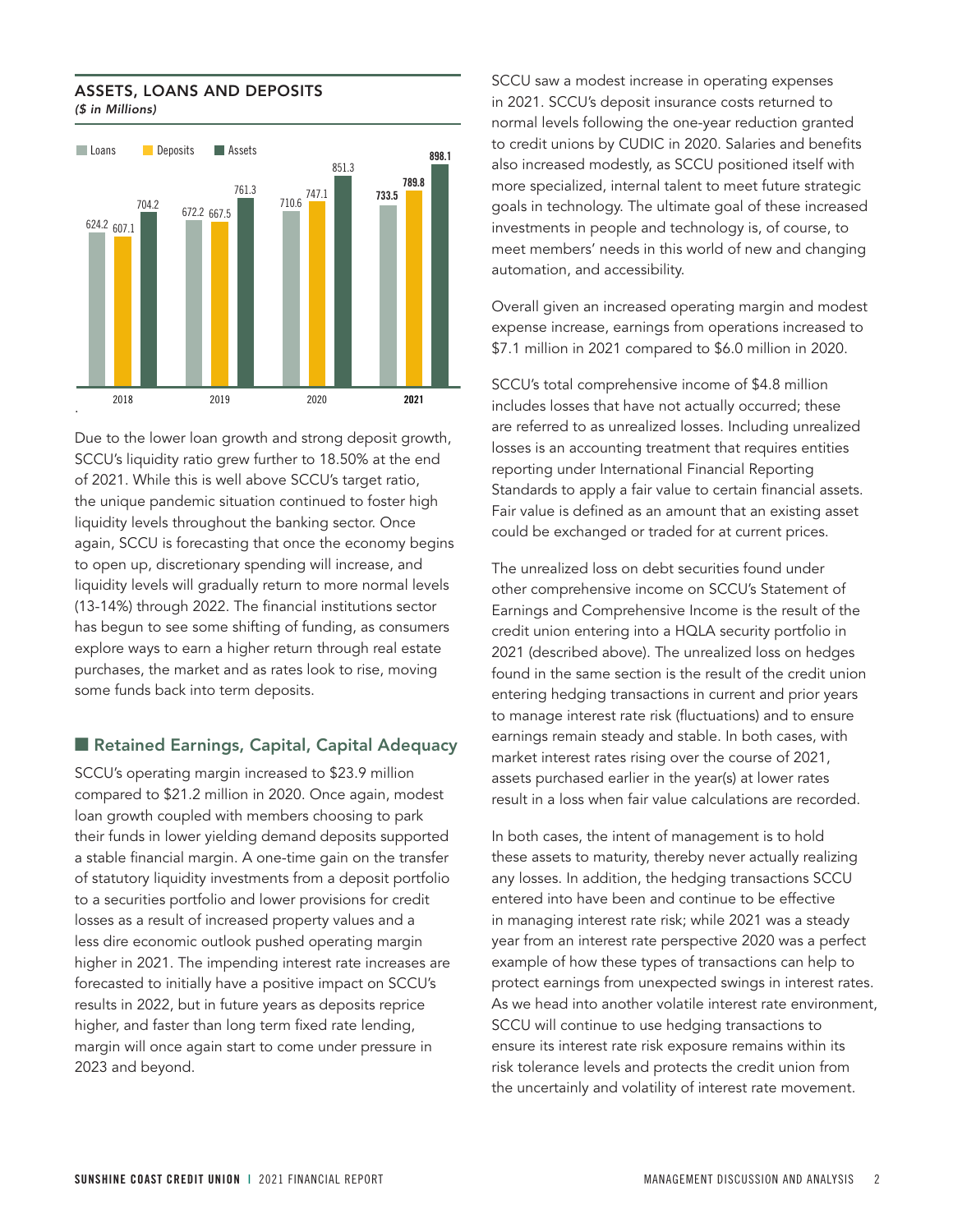#### RETAINED EARNINGS, CAPITAL, **RETAINED EARNINGS, CAPITAL, CAPITAL ADEQUACY** CAPITAL ADEQUACY

*(\$ in Millions)* (\$ in Millions)



With other comprehensive income being an unrealized accounting transaction only, SCCU transferred \$6.1 million in net earnings to retained earnings. Total capital, the majority of which includes retained earnings, shares, and a portion of system retained earnings grew to \$64.3 million from \$57.8 million in 2020. These solid returns bolstered SCCU's strong, stable capital position and resulted in SCCU's capital ratio remaining steady at 16.6% (2020 16.8%), remaining well above the statutory requirement of 8%.

#### **Membership**

Our members are why we exist, and we are privileged to be their choice as a financial partner. Growing and retaining our membership is an important part of delivering on our vision of enriching lives and community. It also serves as a key measure of SCCU's member engagement strategy. In 2021 SCCU made the decision to close dormant and inactive members and their associated share accounts (the "Share Accounts") from our banking system, while complying with our Rules and any applicable regulatory provisions to support accurate reporting. Due to the share account closures, SCCU ended the year with 17,339 members, a decrease of 290.



#### MEMBER GROWTH

#### **n** Profit Allocations

In December 2021, the Board of Directors approved a dividend return of 1.15% on member equity shares, 2.00% on transactional equity shares and 2.50% on voluntary investment equity shares, resulting in a total distribution of over \$60 thousand in dividends to our members. For information related to the calculation of dividends, please refer to the [Credit Union's Rules](https://online.sunshineccu.com/SharedContent/Forms/SunshineCoastCreditUnionRules2018.pdf).

As a cooperative, our mission goes beyond achieving a financial return. SCCU is committed to being the Sunshine Coast's best community partner through social impact investing, volunteerism, sharing our knowledge on committees and boards, building community financial literacy, and providing funding to non-profit organizations in support of their important work. SCCU distributed just over \$210 thousand through community enrichment funding in 2021. Additional details may be found in the [online report](http://sunshineccu.com/Annual-Report).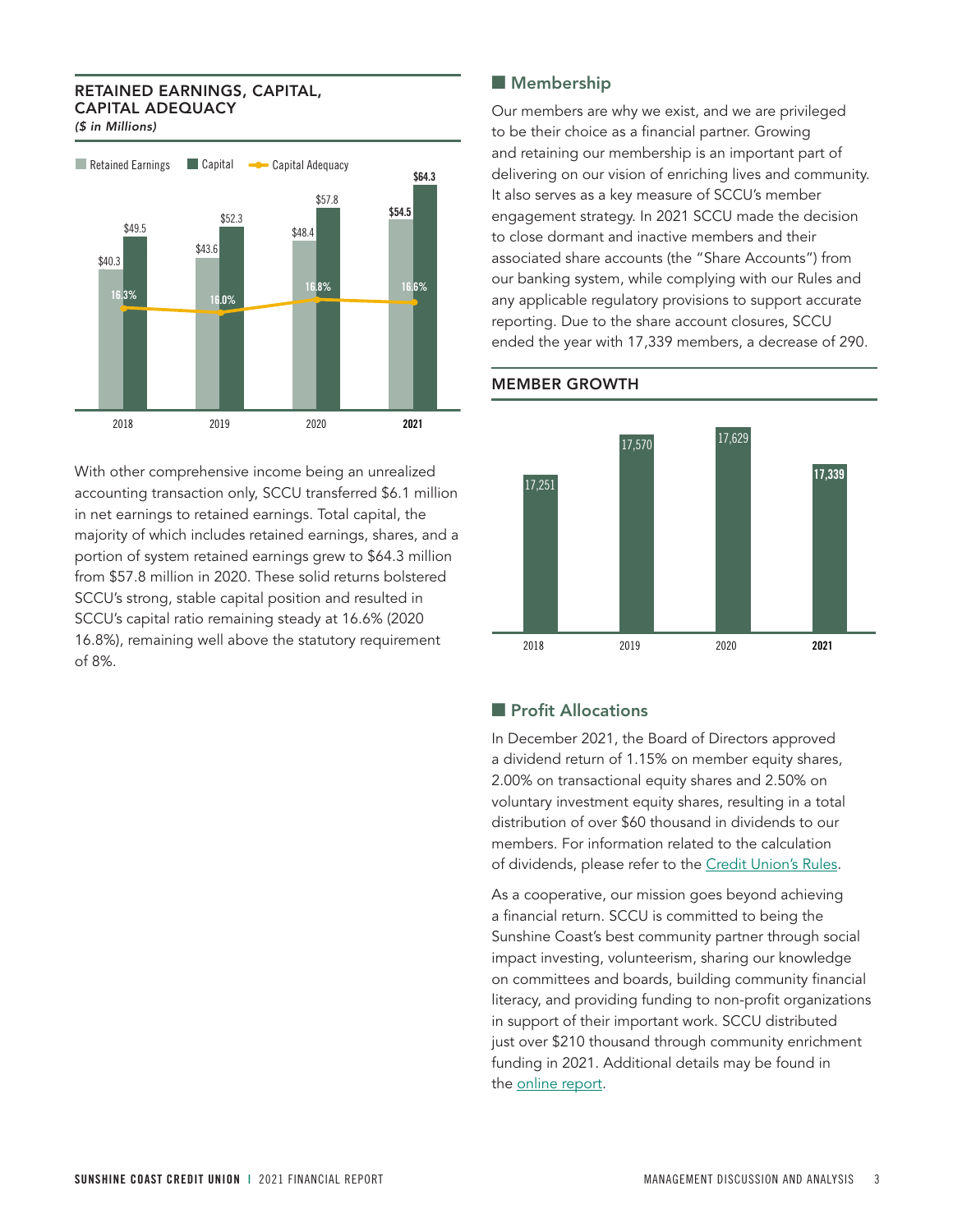#### **n** Operating Expenses

SCCU strategically manages internal expenses while leveraging our extensive partnerships throughout the credit union system to ensure our members benefit from best-in-class products and services at an accessible cost. In addition to investing in collaborative innovations and initiatives, our commitment to building an experience that our members expect today and tomorrow requires continued investment in our people, technology, processes and channels. SCCU must also devote considerable resources into regulatory compliance,<br>http://www.html rounding out a total operating expense of \$16.8 million in 2021.

## **TECHNOLOGY – 16% ADMINISTRATION – 15% REGULATORY– 7% PREMISES– 6%** *\* Collaboration 1%* **PEOPLE – 55%**

#### OPERATING EXPENSES **OPERATING EXPENSES** *(% )* (%)

#### **N** Powered by People

Growing a financially healthy community and credit union takes a team of talented and knowledgeable employees to make it happen. Ensuring SCCU's workforce is engaged and supported is vital for our current and future success. In 2021: ninety-two people committed to the financial health of each of our members. In recognition of this, we continue to attract top talent through competitive salaries and benefits while continuing to invest in our culture and our employee experience.

#### Administration

Administrative expenses refer to the costs dedicated to operating and supporting the day-to-day activities of the credit union. These activities include managing and maintaining equipment, supplies, insurance, legal, marketing and consulting fees.

#### **Regulatory**

Financial institutions are built on trust: our members rely on us to keep their investments and their information safe and sound. As such, we adhere to many legislative requirements including the Financial Institutions Act, Credit Union Incorporation Act, Anti-Money Laundering, and the Foreign Account Tax Compliant Act. A significant amount of resources are dedicated to compliance each year including internal and external audits related to information technology, lending and anti-money laundering.

#### $\blacksquare$  Channels

Meeting the expectations of all of our members means an investment in our digital presence, but also a continued investment in our physical presence. We are the only member owned, community-based, full-service financial institution with physical branches and digital access spanning the Sunshine Coast so that members can meet with us personally, at their convenience. Our Sechelt branch also hosts our Member Service Centre (phone, email or Live Chat), which serves to enhance the member experience through optimized communication channels.

#### **Risk Management**

In April 2021, SCCU changed the role of Chief Credit and Risk Officer to Chief Risk Officer. This change is based on guidance from our provincial regulator, the B.C. Financial Services Authority, that credit unions should have an independent role overseeing risk within the organization that is not involved with or responsible for growth targets. SCCU has created a Risk Department, which includes the Chief Risk Officer and a Manager, Risk and Compliance, who is also the Chief Anti Money Laundering Officer. The Risk Department is accountable for risk reporting in the areas of credit, market, operational, strategic, regulatory, capital, earnings, liquidity, cybersecurity, and anti money laundering. This information is provided to the Board and senior management through regular monthly and quarterly reporting.

SCCU works closely with our internal and external auditors, system vendors, and other network contacts to ensure we monitor and address all current and emerging risks relevant to financial institutions.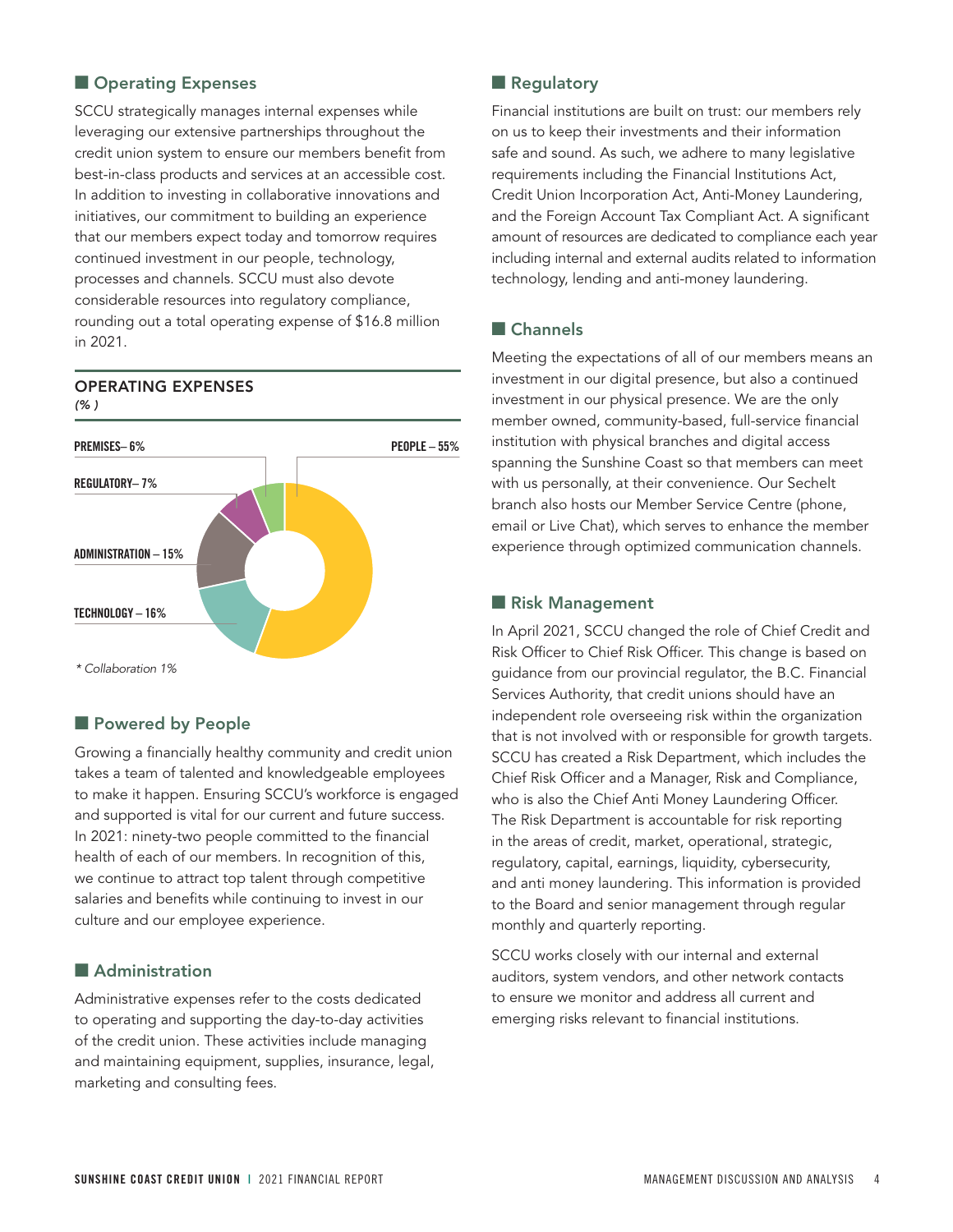#### **n** Technology

Cybersecurity remains a top priority for SCCU. Building on work started in 2020, the Technology team further enhanced and strengthened the credit union's security layers. With cyber threats increasing in number and sophistication in 2021, SCCU upgraded our cybersecurity tools to enhance our capability to identify and prevent potential threats. SCCU began steps in 2021 to upgrade its digital banking platform to enable 2-step verification as part of those efforts. This security measure will provide increased protection from cyber threats for our members and SCCU.

SCCU rolled out an online account opening tool in Q3 2021 to provide an easy-to-use digital onboarding experience for new members. The application can verify ID, open a new account and create the foundation for personalized member service. Ensuring that SCCU members and our employees have the right digital tools and information is critical to our credit union's effectiveness and success. In 2021, SCCU completed enhancements to our virtual collaboration tools to serve our members better. We also added extra capabilities to our customer relationship management software to simplify collaboration, improve the efficiency of backoffice processes and provide a better member experience.

Information and data are central to everything we do at SCCU, and in 2021 we furthered our credit union's data governance strategy. Improved data governance provides multiple benefits to SCCU, including harmonized data across systems, increased efficiency, and higher quality information used to make decisions.

#### **Future Performance**

We are grateful to our members for choosing SCCU as their financial partner and continuing to empower our credit union to make tomorrow better than today.

SCCU will do that by continuing to create value for our members through our strong financial performance, supporting our members' financial wellness, and enabling opportunities for our members to create positive social impacts.

Recent events have reminded us just how interconnected we all are, and that the health of a community impacts us all. Guided by our co-operative values and vision to enrich lives and community, we are reimagining what it means to be a purpose-driven organization in today's world. Building on our 80-year history of creating a positive impact in the community, we are aligning our business with our commitments to Environmental, Social and Governance (ESG) goals so we can empower change. We are looking to answer the question of how what we do as a credit union can help achieve both financial wellness for our members and social impact in the world around us? We know we can make a measurable difference around issues that matter to our members: housing security, climate, action, diversity and inclusion, and mental health, to name a few. Over the coming year, we are re-evaluating our practices and implementing strategies to reach our goals.

Our success relies on putting our members at the center of everything we do and ensuring they are prepared and confident with their financial situation. An important part of that is SCCU's ability to serve members through channels that are convenient, timely, and valuable. We are committed to implementing and improving our digital tools so members can do their banking in the ways they want to, safely and securely. As technology options evolve, we will continue to identify and roll out innovative solutions that our members' financial health and create efficiencies for SCCU team members.